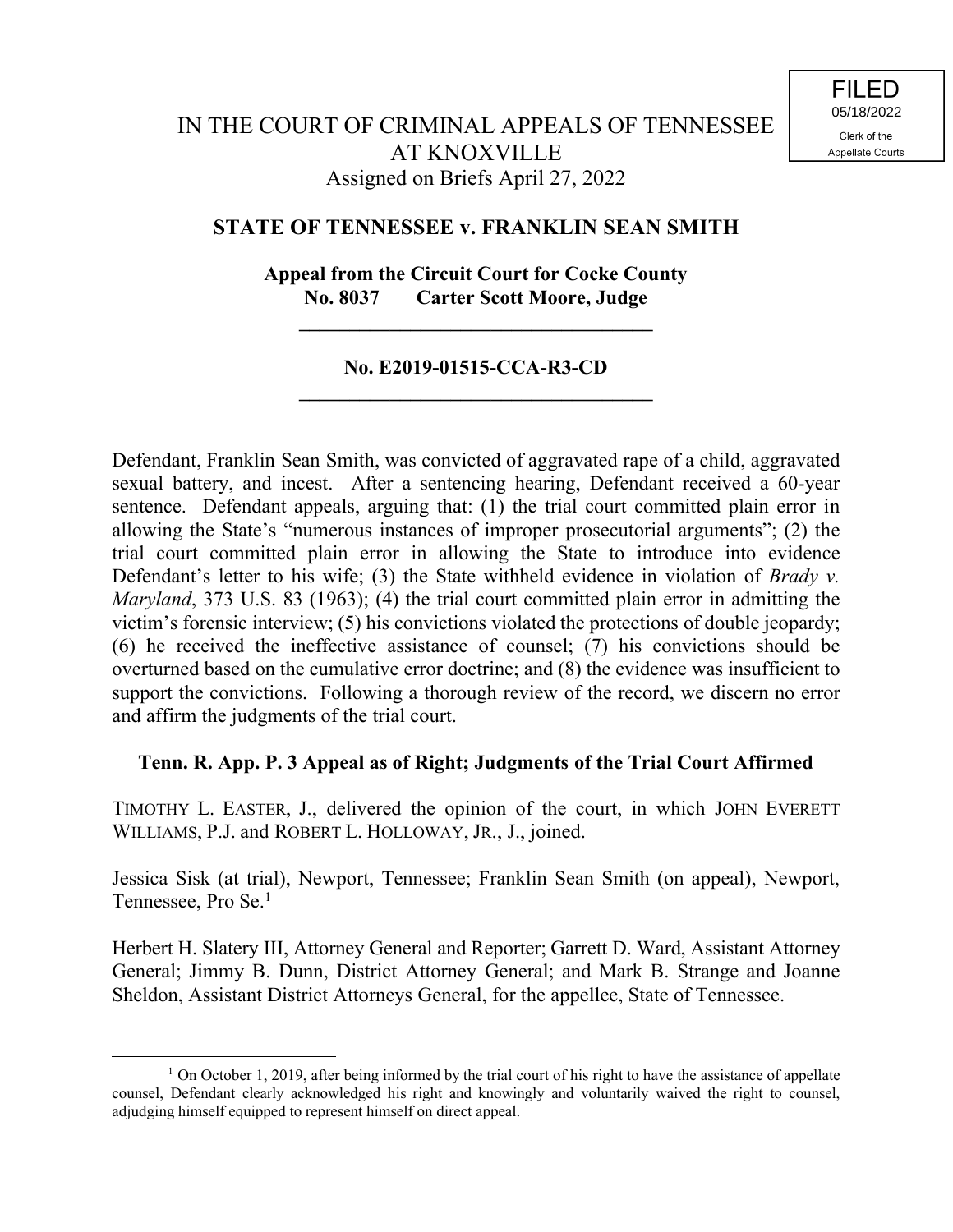#### **OPINION**

Defendant was indicted by the Cocke County Grand Jury for aggravated rape of a child, aggravated sexual battery, and incest. The following facts were established during the trial:

Defendant's wife, Mrs. Smith, testified she and Defendant had three children, E.S., H.S., and A.S.<sup>2</sup> The events giving rise to this matter occurred when the victim, H.S., was three years old. The family lived in a camper van on the side of a hill while Defendant was building a permanent, bunker-style home on top of the hill. The two homes were "at least a football field length[]" apart. There was a locked cattle gate at the entrance to the property. On September 16, 2017, Mrs. Smith and Defendant were playing outside with their children near the bunker. Mrs. Smith left to cook supper and Defendant continued playing with the children. At some point, E.S. and A.S. joined Mrs. Smith in the camper. Defendant and H.S. remained on the hill. Mrs. Smith became distracted on her computer and delayed dinner. She called Defendant on the phone and asked if she could just make oatmeal. While Mrs. Smith was fixing dinner, Defendant and H.S. walked into the camper. H.S. immediately said, "momma, my pee-pee hurts." Mrs. Smith took H.S. into the bedroom to apply ointment to her "pee-pee" and closed the sliding door. Shortly thereafter, Defendant opened the door and asked Mrs. Smith why she had shut it. Mrs. Smith responded that she did not want E.S. to see her applying cream to H.S. Defendant left the room. Mrs. Smith wiped H.S., applied ointment, and changed her underwear. H.S. told Mrs. Smith her "pee-pee" was hurting because Defendant "wiped" her earlier. Mrs. Smith testified that H.S. "rolled over on all fours" and "started thrusting her hips and making like a dry humping motion[.]" H.S. continued saying, "daddy do this, daddy do this and daddy wipe[d] me." Mrs. Smith testified that H.S. told her Defendant took off his pants and H.S.'s pants and underwear. H.S. continued to make the thrusting motion.

Mrs. Smith told H.S. not to talk to Defendant about the incident. Mrs. Smith left the bedroom to finish preparing the oatmeal and began to panic. Defendant asked her what was wrong and Mrs. Smith tried "not to let on[.]" Mrs. Smith took H.S. and A.S. to the bunker while E.S. and Defendant remained in the camper. Mrs. Smith testified that once they entered the bunker, H.S. pointed to a red cooler on the floor and said, "That where daddy tell me to lay down." Mrs. Smith asked H.S. how Defendant wiped her and H.S. took Mrs. Smith to a closet and "pointed straight up." Mrs. Smith reached up to the top shelf in the closet and found a hand towel and a package of wet wipes.

 $2<sup>2</sup>$  It is the policy of this Court to protect the identity of minor victims.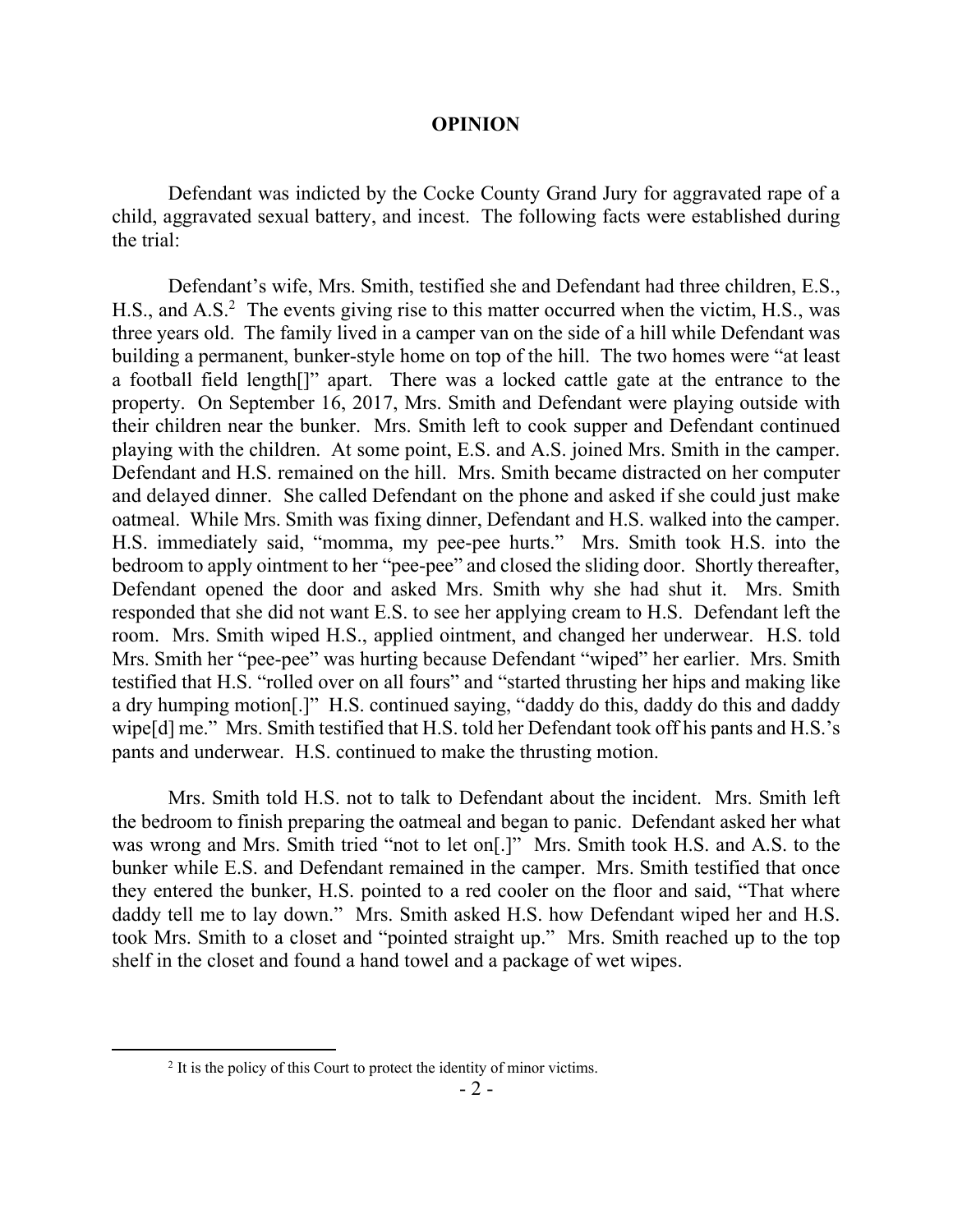Mrs. Smith and the girls walked back to the camper. Defendant asked Mrs. Smith what H.S. had said in the bedroom. Mrs. Smith asked to speak with Defendant outside. Once outside, Mrs. Smith said, "H.S. said you assaulted her." Mrs. Smith recalled that Defendant scoffed and said "assaulted her?" Mrs. Smith, crying, asked Defendant to tell her he "didn't do this." Mrs. Smith testified Defendant said, "It doesn't matter, I'm not going to explain myself." Mrs. Smith said Defendant grew angry and told her "everything was [her] fault and that [she] wouldn't read [her] Bible and that he couldn't be the Christian or the man he was supposed to be because of [Mrs. Smith.]" Mrs. Smith again pleaded with Defendant to deny assaulting H.S. Mrs. Smith said Defendant "got right up in [her] face and he said, [']As a matter of fact, I did do it and it's all your fault.[']"

Defendant went into the camper and screamed goodbye to E.S., saying, "[Y]ou'll never see me again and this is all your mother's fault." Defendant then left the property. Mrs. Smith called 911, Defendant's brother, and Defendant's parents. She placed the children into the car and hid in her neighbor's driveway. Mrs. Smith drove to the cattle gate as Defendant returned in a large SUV. Mrs. Smith reversed her car upon seeing Defendant, but then stopped and got out of it. Defendant asked for Mrs. Smith's phone.

Two officers with the Cocke County Sheriff's Department arrived while Defendant and Mrs. Smith were talking. The officers separated Mrs. Smith and Defendant to interview them.

Cocke County Sheriff's Department Detective Robert Thornton arrived and interviewed Mrs. Smith along with the officer. Mrs. Smith walked around the property with Detective Thornton and the officer. They located the hand towel, package of wet wipes, and H.S.'s underwear. The officers collected the items as evidence. Detective Thornton escorted Mrs. Smith and the children to the hospital in Newport. H.S. was subsequently transferred to East Tennessee Children's Hospital in Knoxville for a physical evaluation.

On cross-examination, Mrs. Smith explained H.S. had "redness in her pee-pee area and whenever they evaluated her at the hospital, I asked specifically if she had a yeast infection and the doctor told me no, that it was injury." Mrs. Smith denied that H.S. had a rash. Mrs. Smith read a statement she had written with Detective Thornton in which she stated, "[H.S.] said her pee-pee had hurt and she had been battling a rash[.]"

Detective Thornton testified that Mrs. Smith provided a statement to him while they walked around the property. The statement was admitted as an exhibit and related what H.S. had told Mrs. Smith. Detective Thornton was present during an interview between H.S. and a child advocate at Safe Harbor, a child advocacy center, on September 21, 2017. The State introduced a video recording of the interview and it was played before the jury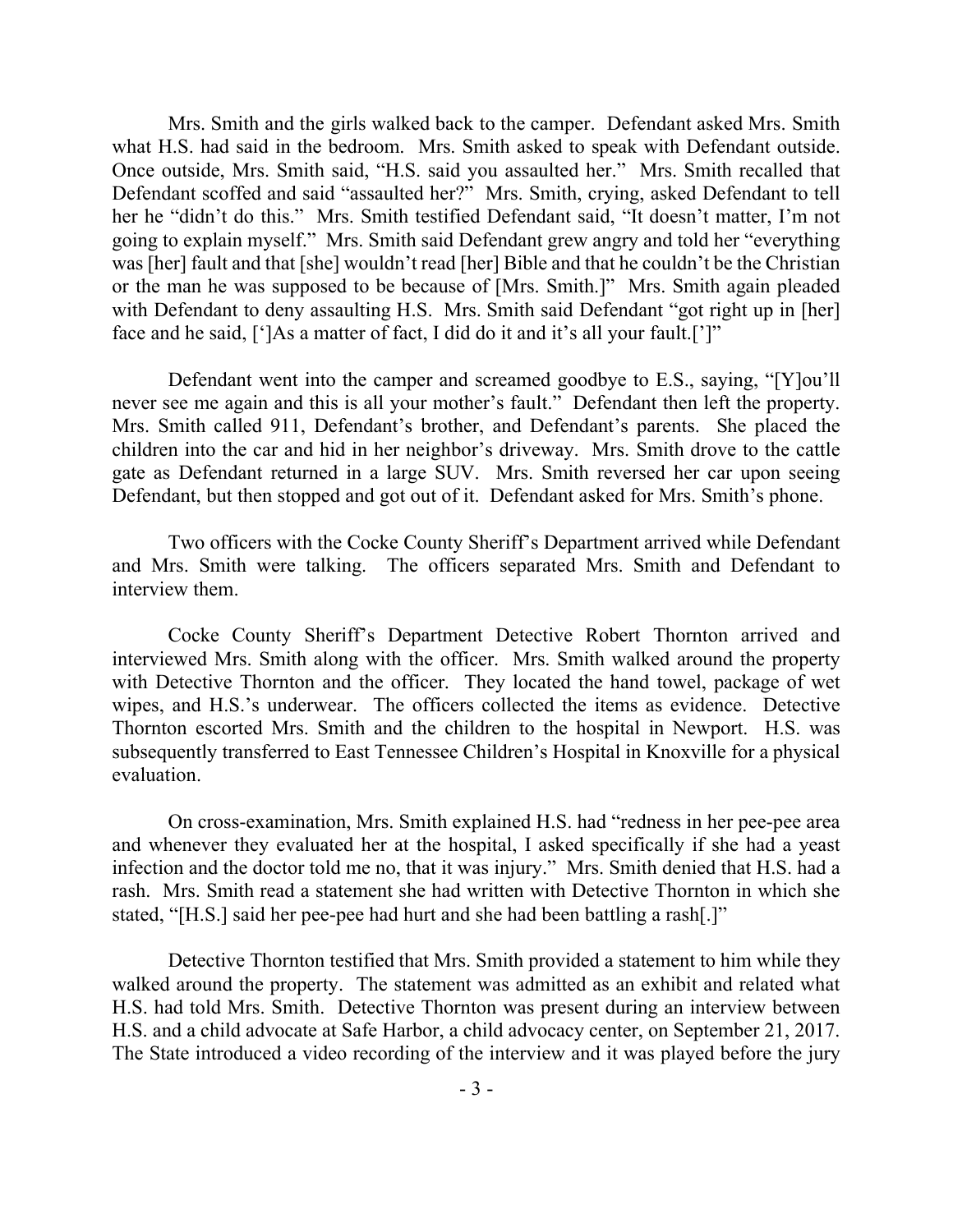with no objection. There is a seven to eight second delay between the audio and the visual display in the recording. During the interview, H.S. stated that Defendant removed his pants and her pants and underwear. When asked what Defendant did to her, H.S. imitated a thrusting motion. H.S. said that what Defendant did felt "not good." H.S. said that afterwards, Defendant wiped her "pee-pee."

Dr. Lise Christensen conducted the physical evaluation of H.S. at East Tennessee Children's Hospital on September 17, 2017. Dr. Christensen testified that she found signs of trauma to H.S.'s genitals, noting an abrasion and "a little scratch" on two different areas of her genitals. She explained that these injuries were "consistent with some kind of force or injury to that area." Dr. Christensen did not find H.S. suffering from a rash or any other illness that would have caused her injuries. Dr. Christensen testified that she conducted a swab of H.S.'s external genitalia to collect a specimen from the area. She elaborated, "It would be very unlikely to have full penetration at her age. Most likely the trauma is done on the outside and that's more appropriate to obtain the specimen on the outside." On cross-examination, Dr. Christensen testified that H.S.'s hymen was intact. She again confirmed H.S. did not have any infections or rashes on her genitalia. On redirect examination, Dr. Christensen testified that H.S.'s injuries were "consistent with sexual assault." On recross-examination, Dr. Christensen stated her analysis was based on her physical examination of H.S. and information provided by Mrs. Smith.

Tennessee Bureau of Investigation ("TBI") Special Agent Forensic Scientist Kim Lowe examined the swabs of the victim's external genitalia and the victim's underwear. Agent Lowe "confirmed the presence of limited spermatozoa[]" on the external genitalia swabs and "confirmed the presence of spermatozoa" on the victim's underwear. Agent Lowe said that she tested the underwear in the front portion of the crotch region. After receiving buccal swabs of Defendant, Agent Lowe conducted a DNA comparison and found Defendant to be the major contributor for the sperm found in the underwear. Agent Lowe testified that either Defendant or someone from his paternal bloodline was the contributor for the sperm found on the external genitalia swabs. Agent Lowe testified that she did not test the hand towel or wet wipes because the internal policy was to test areas closest to the individual. Because she found "a positive" on the internal areas, she did not test any external items.

Defendant testified that on September 16, he and the children were playing up on the hill while Mrs. Smith was in the camper. Defendant said Mrs. Smith joined the family and that they entered the unfinished bunker together. Defendant recalled reminiscing with Mrs. Smith about a sexual encounter from the prior year. Defendant testified that Mrs. Smith aroused him but then said she had to go down and cook dinner. Defendant said that Mrs. Smith left with the children. Because Defendant was still aroused, he "decided to take care of it." Defendant claimed nobody was in the bunker when he masturbated.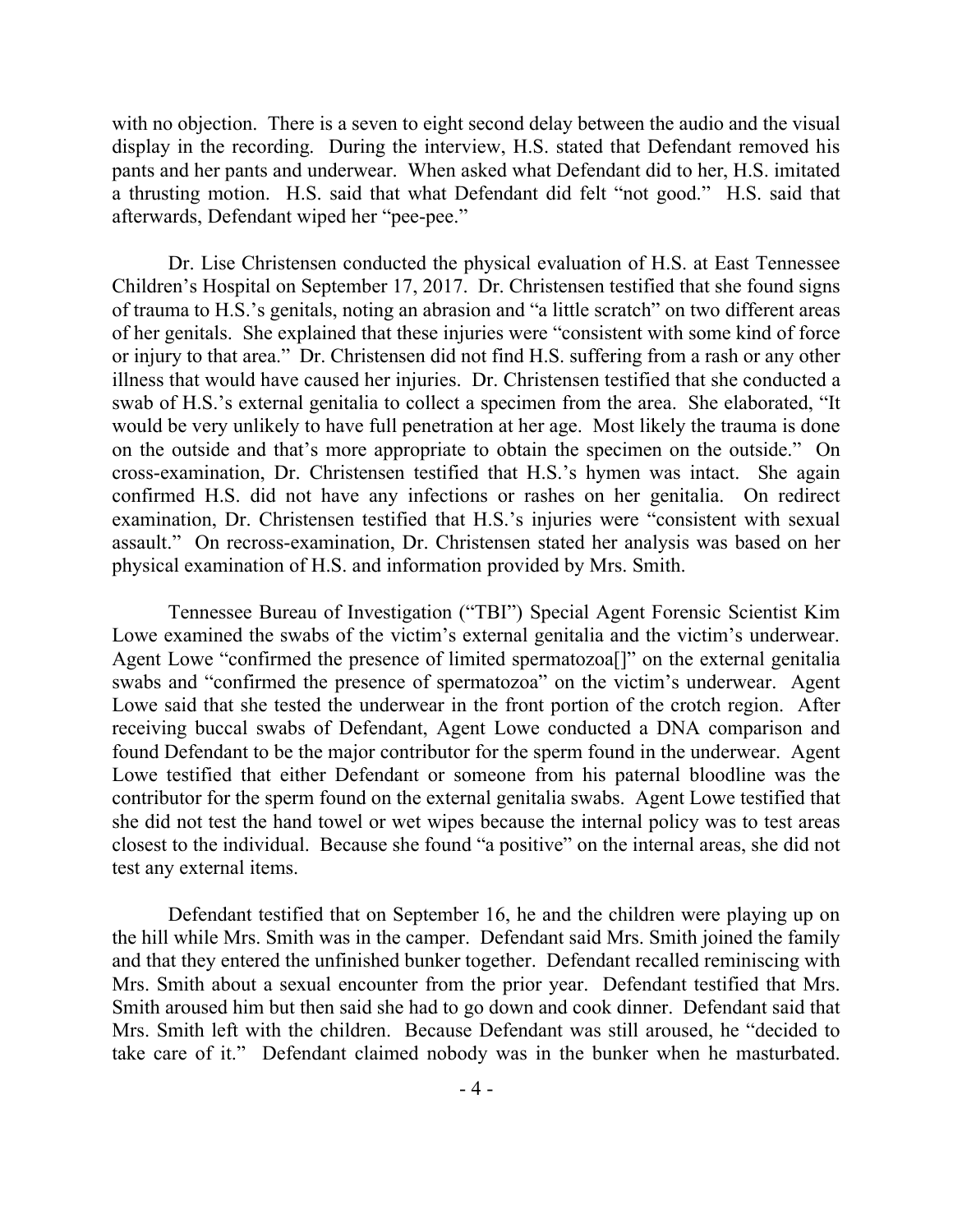Defendant testified that afterwards, he went to get wet wipes and saw H.S. standing at the door. Defendant did not believe H.S. saw him masturbate and proceeded to clean up the mess on the floor with the wet wipes and throw them under the window.

Defendant testified that once he noticed H.S., they talked the whole time and held hands on their way down to the camper. Defendant claimed he told Mrs. Smith that H.S. may need to be cleaned because "[a]s she[ was] walking down, she told me her pee-pee itched. She didn't say it hurt. She said it itched." Defendant testified that Mrs. Smith said she would clean H.S. after changing A.S.'s clothes. He explained that H.S. contracted yeast infections very often and that they would usually treat the infection with coconut oil. Defendant testified that H.S. had a yeast infection a few days prior to September 16.

Defendant recalled that after Mrs. Smith cleaned H.S., Mrs. Smith and H.S. went up the hill together. Defendant remembered Mrs. Smith going back and forth between the camper and the bunker a few times while he was on the computer and eating dinner. After dinner, Mrs. Smith asked to speak with Defendant outside about a "funny thing." Once outside, Mrs. Smith told Defendant H.S. had imitated a thrusting motion and said, "Daddy did like this." Defendant testified he didn't say anything at first. Then, he said H.S. walked in on him while he was masturbating in the bunker. Defendant said, "She asked me did you molest our daughter. Those were her exact words. And I said no. And I proceeded to say that she wouldn't understand and I was going to say something more about what we were going through, but as I said, you wouldn't understand." Defendant recalled that he sat down in a chair outside the house and Mrs. Smith was infuriated with him. Defendant testified that Mrs. Smith repeatedly asked him if he molested H.S. Defendant said he did not respond and went inside to get his keys. While inside, he told E.S., "mommy and daddy were arguing because mommy stopped reading the Bible and stopped loving God[.]"

Defendant admitted he sarcastically told Mrs. Smith he molested H.S. because Mrs. Smith had upset him. When asked whether he thought this was an appropriate response, he said, "We're always sarcastic." Defendant testified that he did not rape or touch his daughter in any way. Defendant said that after the argument, he went for a drive to cool off.

On cross-examination, the State introduced portions of letters Defendant wrote to his father-in-law and wife. In the letter to his father-in-law, Defendant theorized as to how his sperm arrived on H.S.'s underwear. He first claimed Mrs. Smith planted his sperm on H.S.'s underwear. Defendant read another section, offering that while he and H.S. were holding hands walking down the hill, his sperm likely transferred onto her hand. Then, due to her yeast infection, she scratched her genitals and the sperm transferred to her underwear. When asked which explanation was true, Defendant said, "You'll have to ask my wife." In the letter to his wife, Defendant suggested she may have planted the evidence.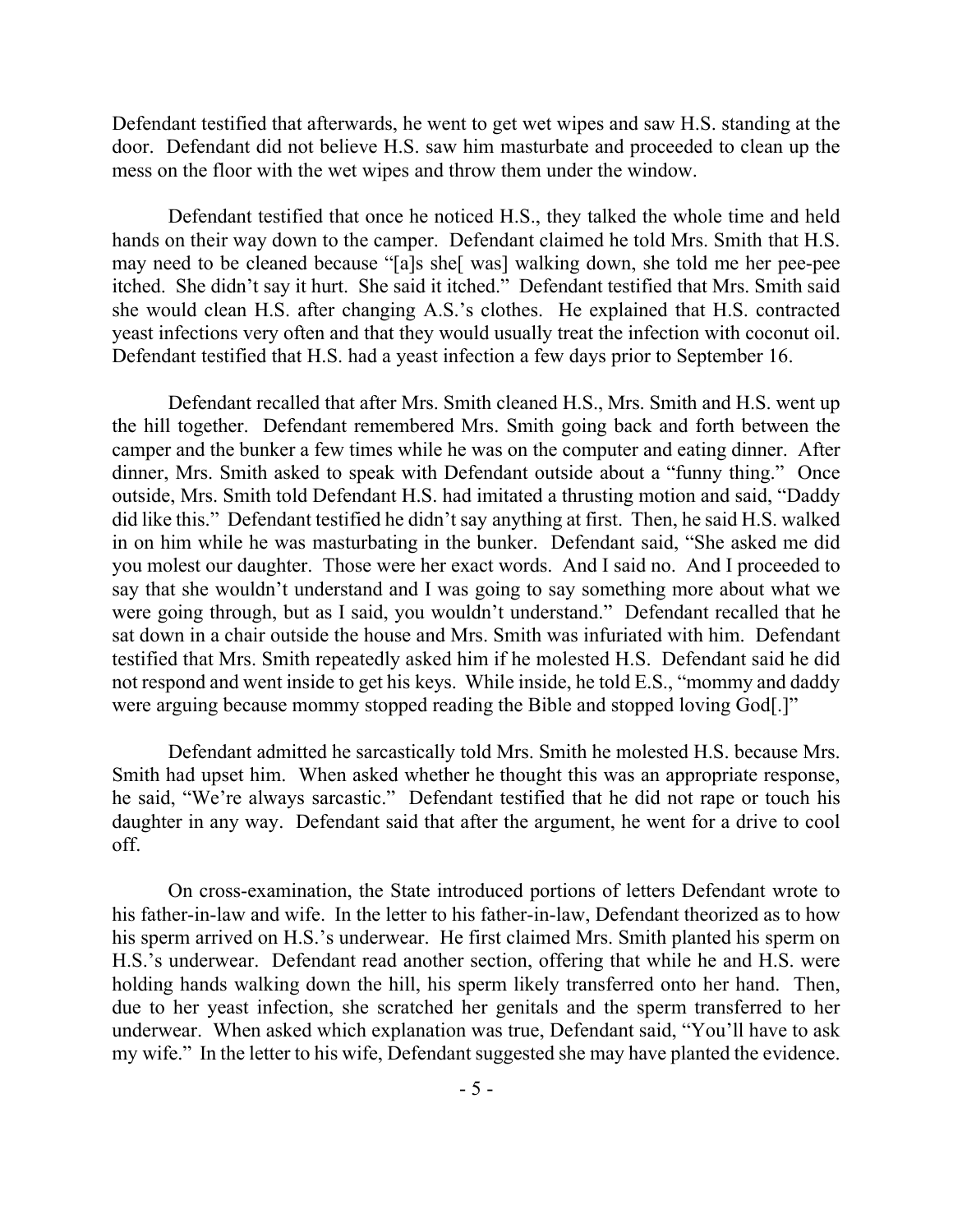Defendant then read, "I suppose it's also possible as corrupt as Cocke County is that it was planted or falsified."

On redirect examination, Defendant testified that he thought of multiple explanations as to how the sperm got in his daughter's underwear "to protect [his] wife." He said he wanted to give his wife "a way out" and to keep the family together.

At the conclusion of the proof, the jury found Defendant guilty on all charges. Following a sentencing hearing, the trial court imposed a sentence of 60 years for aggravated rape of a child, 12 years for aggravated sexual battery, and six years for incest. The trial court ordered the sentences to run concurrently. Defendant filed a motion for new trial, alleging the evidence was insufficient to support his convictions. In an amended motion for new trial, Defendant also raised the issues of prosecutorial misconduct, and double jeopardy. After a hearing on the motion for new trial, the court entered a written order denying relief. Defendant now appeals.

#### *Analysis*

Defendant argues on appeal that: (1) the trial court committed plain error in allowing the State's "numerous instances of improper prosecutorial arguments"; (2) the trial court committed plain error in allowing the State to introduce Defendant's letter to his wife;  $3(3)$ the State withheld evidence in violation of *Brady v. Maryland*; (4) the trial court committed plain error in admitting the forensic interview; (5) his convictions violate the protections of double jeopardy; (6) he received the ineffective assistance of counsel; (7) his convictions should be overturned on the basis of the cumulative error doctrine; and (8) the evidence is insufficient. 4

Defendant concedes that he failed to make a contemporaneous objection at trial to several of the issues he raises on appeal and requests that this Court conduct a plain error review of those issues. Our supreme court has stated "that it is incumbent upon defense counsel to object contemporaneously whenever it deems the prosecution to be making improper argument." *State v. Jordan*, 325 S.W.3d 1, 57 (Tenn. 2010). A timely objection gives the trial court the opportunity to assess the State's argument and to take appropriate curative action. *Id.* at 57-58. Failure to contemporaneously object constitutes a waiver of the issue on appeal. *Id.* (citing Tenn. R. App. P. 36(a)).

 $\overline{a}$ 

<sup>&</sup>lt;sup>3</sup> Defendant and the State confuse Defendant's letter to his father-in-law with Defendant's letter to Mrs. Smith. The relevant portions of text on appeal are from Defendant's letter to his wife.

<sup>&</sup>lt;sup>4</sup> In Defendant's appellate brief, he generally requests a plain error review for his first issue, which contains several distinct matters. For clarity, we have separated it into issues (1) through (3).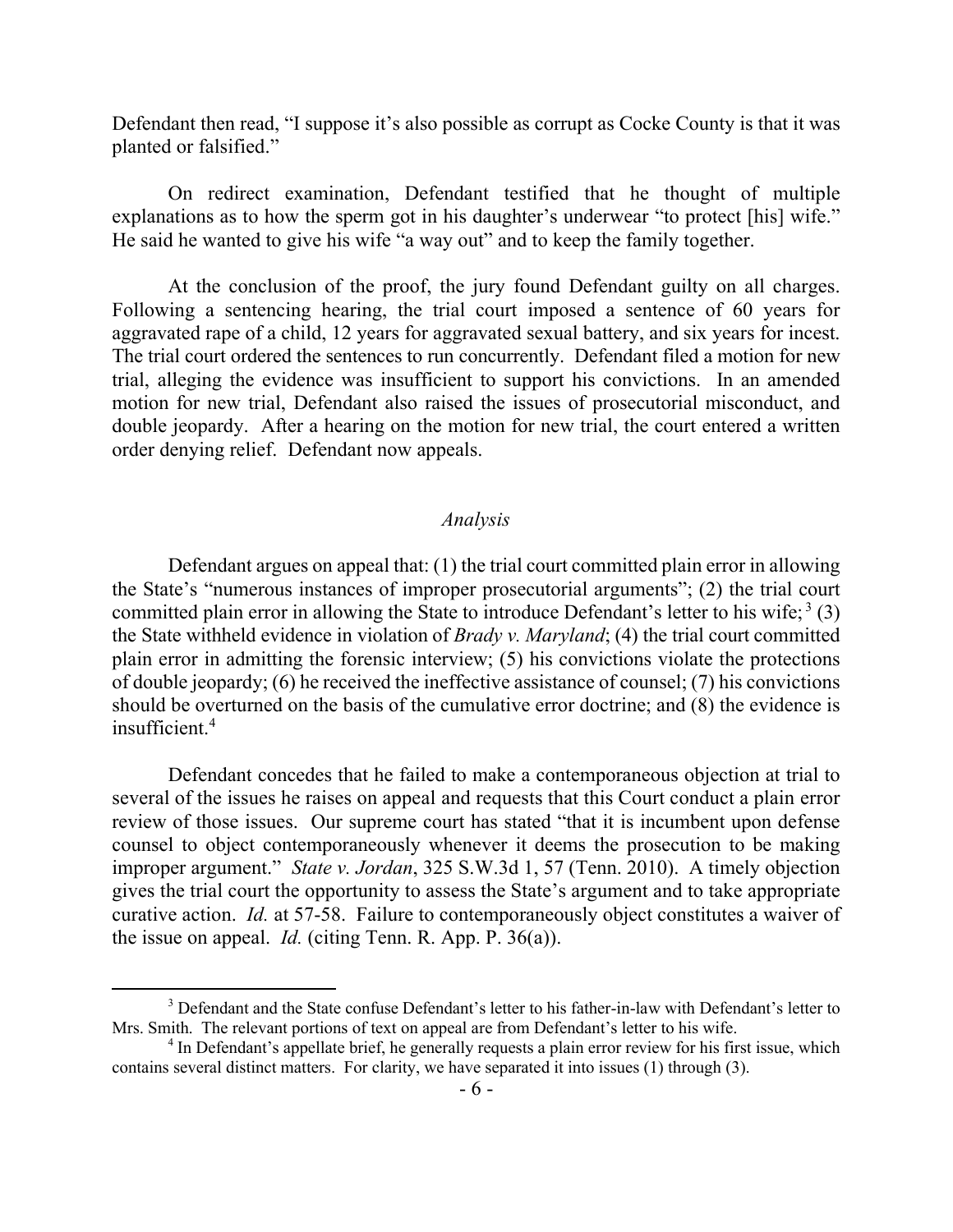However, this Court may, in our discretion, review an issue that has been waived for plain error. *See* Tenn. R. App. P. 36(b); *State v. Bishop*, 431 S.W.3d 22, 44 (Tenn. 2014) (noting that "the discretionary authority to invoke the plain error doctrine should be 'sparingly exercised'"). To establish plain error, a defendant has the burden of establishing the following factors:

(a) the record clearly establishes what occurred in the trial court; (b) a clear and unequivocal rule of law has been breached; (c) a substantial right of the accused has been adversely affected; (d) the accused did not waive the issue for tactical reasons; and (e) consideration of the error is "necessary to do substantial justice."

*State v. Martin*, 505 S.W.3d 492, 504 (Tenn. 2016). All five factors must be established by the record before this Court will recognize the existence of plain error, and complete consideration of all the factors is not necessary when it is clear from the record that at least one of the factors cannot be established. *Bishop*, 431 S.W.3d at 44.

## *I. Improper Closing Argument*

Defendant did not object to any portion of the State's closing argument during the trial. He requests plain error relief from the trial court's allowance of "numerous instances of improper prosecutorial misconduct." The State responds that Defendant cannot establish plain error and is not entitled to relief.

Closing argument is "a valuable privilege that should not be unduly restricted." *Terry v. State*, 46 S.W.3d 147, 156 (Tenn. 2001). Closing arguments "have special importance in the adversarial process," allowing the parties "to present their theory of the case and to point out the strengths and weaknesses in the evidence to the jury." *State v. Banks*, 271 S.W.3d 90, 130 (Tenn. 2008). Attorneys "should be given great latitude in both the style and the substance of their arguments." *Id.* at 131. Our supreme court has recognized that "prosecutors, no less than defense counsel, may use colorful and forceful language in their closing arguments, as long as they do not stray from the evidence and the reasonable inferences to be drawn from the evidence, or make derogatory remarks or appeal to the jurors' prejudices." *Id*. (internal citations omitted). "[A] prosecutor's closing argument must be temperate, must be based on the evidence introduced at trial, and must be pertinent to the issues in the case." *Id.*

Although not exhaustive, Tennessee courts have recognized five general areas of potential improper prosecutorial argument: (1) intentionally misstating the evidence or misleading the jury as to the inferences it may draw; (2) expressing personal beliefs or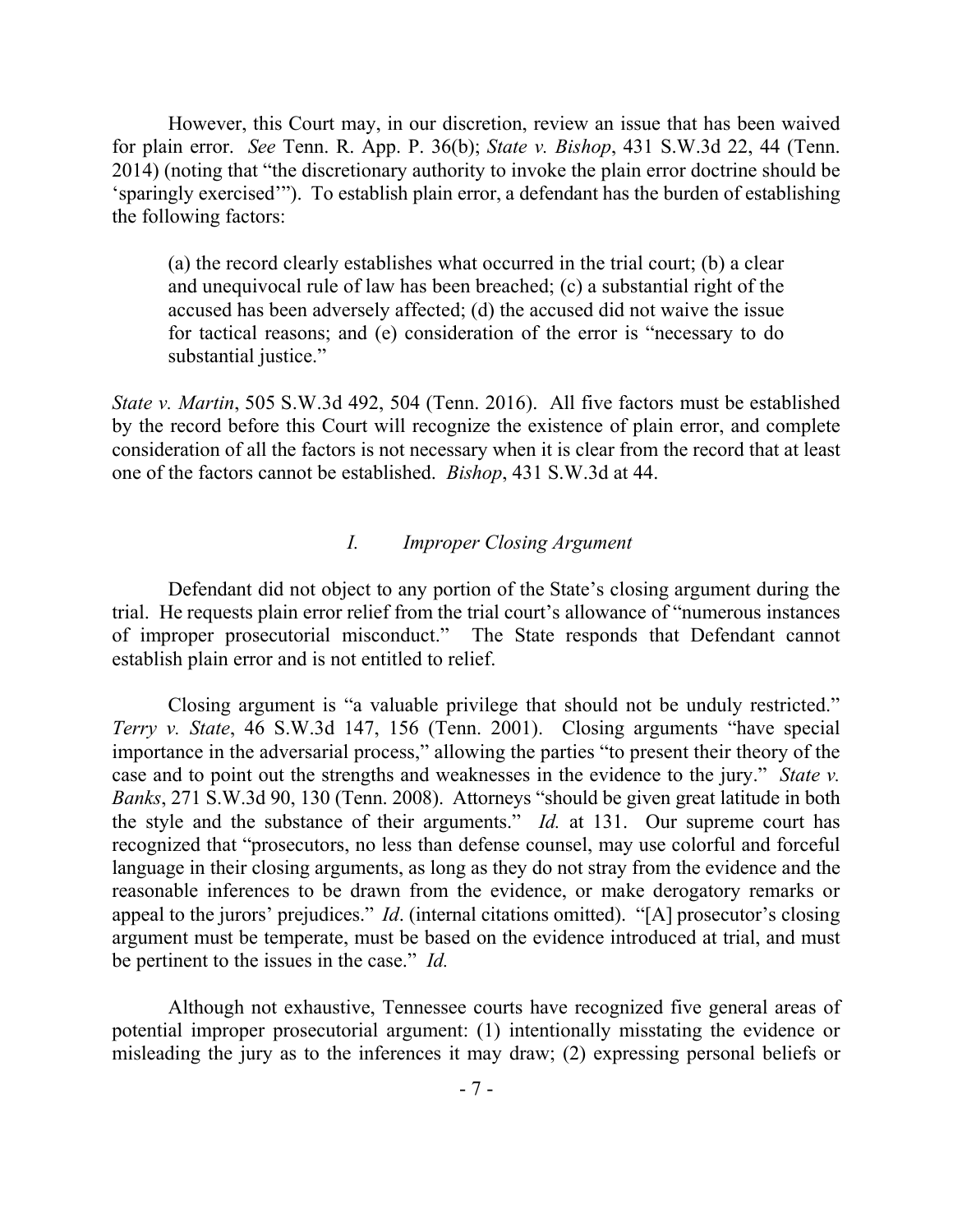opinions as to the truth or falsity of any testimony or the guilt of the defendant; (3) inflaming or attempting to inflame the passions or prejudices of the jury; (4) injecting issues broader than the guilt or innocence of the accused; and (5) arguing or referring to facts outside the record unless the facts are matters of common knowledge. *State v. Goltz*, 111 S.W.3d 1, 6 (Tenn. Crim. App. 2003). If the prosecution's argument is found to be improper, relief may only be granted when "the conduct was so improper or the argument so inflammatory that it affected the verdict to the [defendant's] detriment." *Id.* at 5. When measuring the prejudice caused by the argument, we consider: (1) the facts and circumstances of the case; (2) any curative measures undertaken by the court and the prosecutor; (3) the intent of the prosecution; (4) the cumulative effect of the improper conduct and any other errors in the record; and (5) the relative strength or weakness of the case. *Id.* "A criminal conviction should not be lightly overturned solely on the basis of the prosecutor's closing argument." *Banks*, 271 S.W.3d at 131.

In regard to plain error relief, even if all five factors are present, "the plain error must be of such a great magnitude that it probably changed the outcome of the trial." *Id.*  (quoting *State v. Adkisson*, 899 S.W.2d 626, 642 (Tenn. Crim. App. 1994)). In other words, to obtain relief, Defendant would have to show that the prosecutor's allegedly improper argument was "especially egregious in nature, striking at the very heart of the fairness of the judicial proceeding, to rise to the level of plain error." *State v. Page*, 184 S.W.3d 223, 231 (Tenn. 2006).

Defendant complains that the State "introduced and argued false evidence during closing argument[,]" inflaming the jury's passions. Defendant took issue with the following statements:

She is sitting with fluid in her body. All of us are adults here. When you have sex where does the sperm go when you ejaculate inside somebody? So these panties have been removed. The sperm is in the vaginal canal.

. . . .

Where was that sperm? In the crotch of this where the sperm came out of her vagina.

However, the proof established that Mrs. Smith changed H.S.'s underwear in the camper. Agent Lowe tested H.S.'s external genital swabs and the underwear H.S. wore to the hospital. Agent Lowe found sperm on the swabs and inside the "front portion of the crotch region" of H.S.'s underwear. The State made a reasonable inference based on the evidence in stating that sperm was in the vaginal canal. Further, shortly after the State made these comments, it stated, "it's the State's position and proof that this is because there was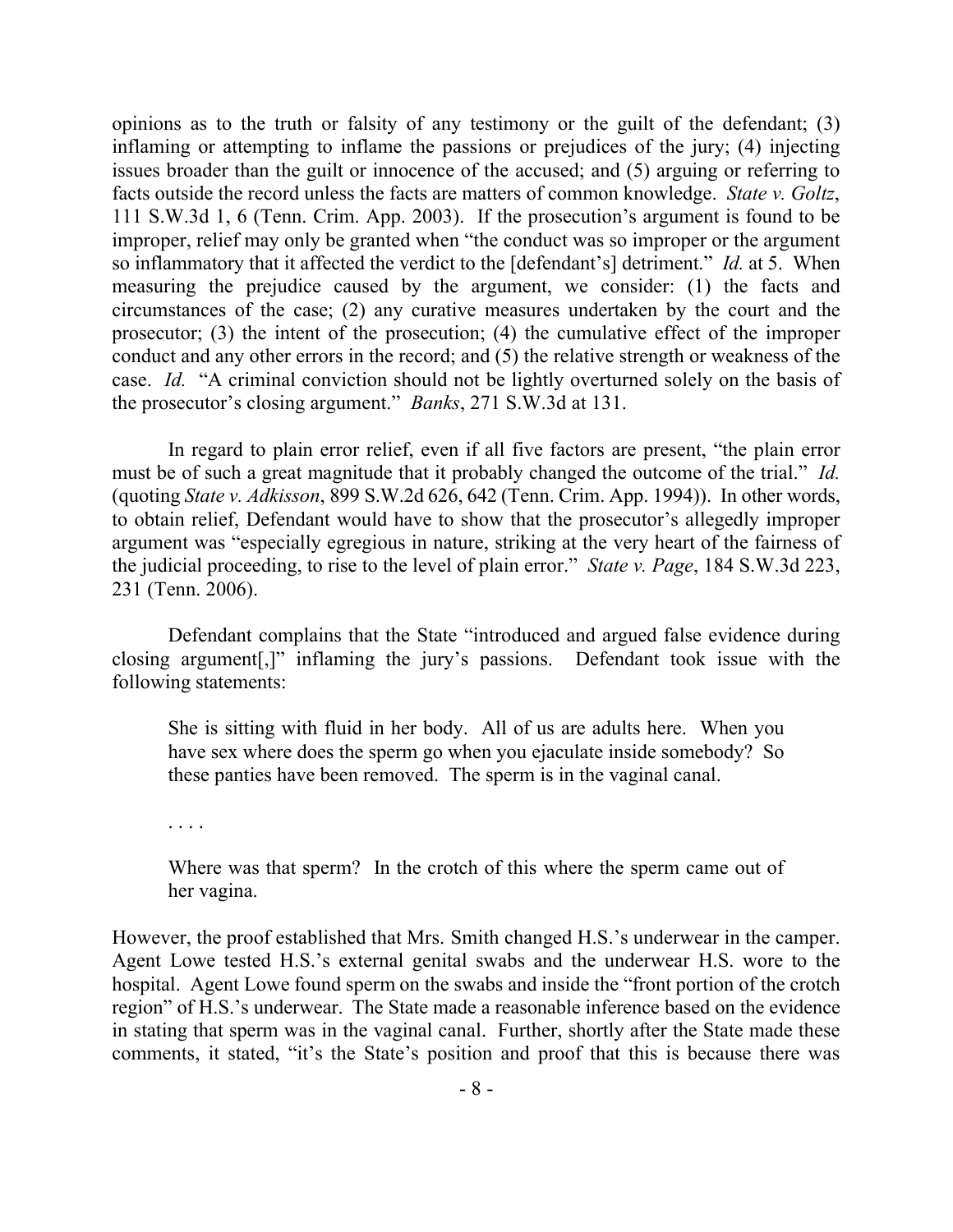ejaculation in her vagina and gravity [sic] it came out." Defendant has failed to prove that the State breached a clear and unequivocal rule of law and is not entitled to plain error relief.

Defendant also protests the prosecutor's statement regarding Mrs. Smith locating the hand towel in the bunker:

This isn't a possibility. This is what actually happened.

The evidence established that Mrs. Smith and H.S. walked up the hill and found the hand towel in the bunker. Further, Mrs. Smith located the hand towel with the officers. The prosecutor's statement simply restates the evidence. Defendant has not shown that a clear and unequivocal rule of law has been breached and is not entitled to plain error relief.

Defendant argues the prosecutor improperly declared him guilty following her analysis of the proof:

There's no possibilities. This is guilty. This is the decision.

The State's conclusion regarding its proof does not constitute improper closing argument. The record indicates that the State reviewed all of its evidence and submitted to the jury that because it proved each element, Defendant should be found guilty. Defendant has failed to prove the State breached a clear and unequivocal rule of law and is not entitled to plain error relief.

Finally, Defendant argues the prosecutor impermissibly accused him of lying during closing argument when she said:

[Defendant] said he detests lying, hates it, loathes it, can't stand it, detests lying, but he lies to [Mrs. Smith] about raping [H.S.] and then says let's get our story straight.

During Defendant's testimony, he admitted that he sarcastically told Mrs. Smith he "did it," in regard to assaulting H.S. While the prosecutor mischaracterized the evidence, consideration of the error is not necessary to do substantial justice given the overwhelming proof against Defendant. Defendant is not entitled to plain error relief.

# *II. Admissibility of Defendant's Letters*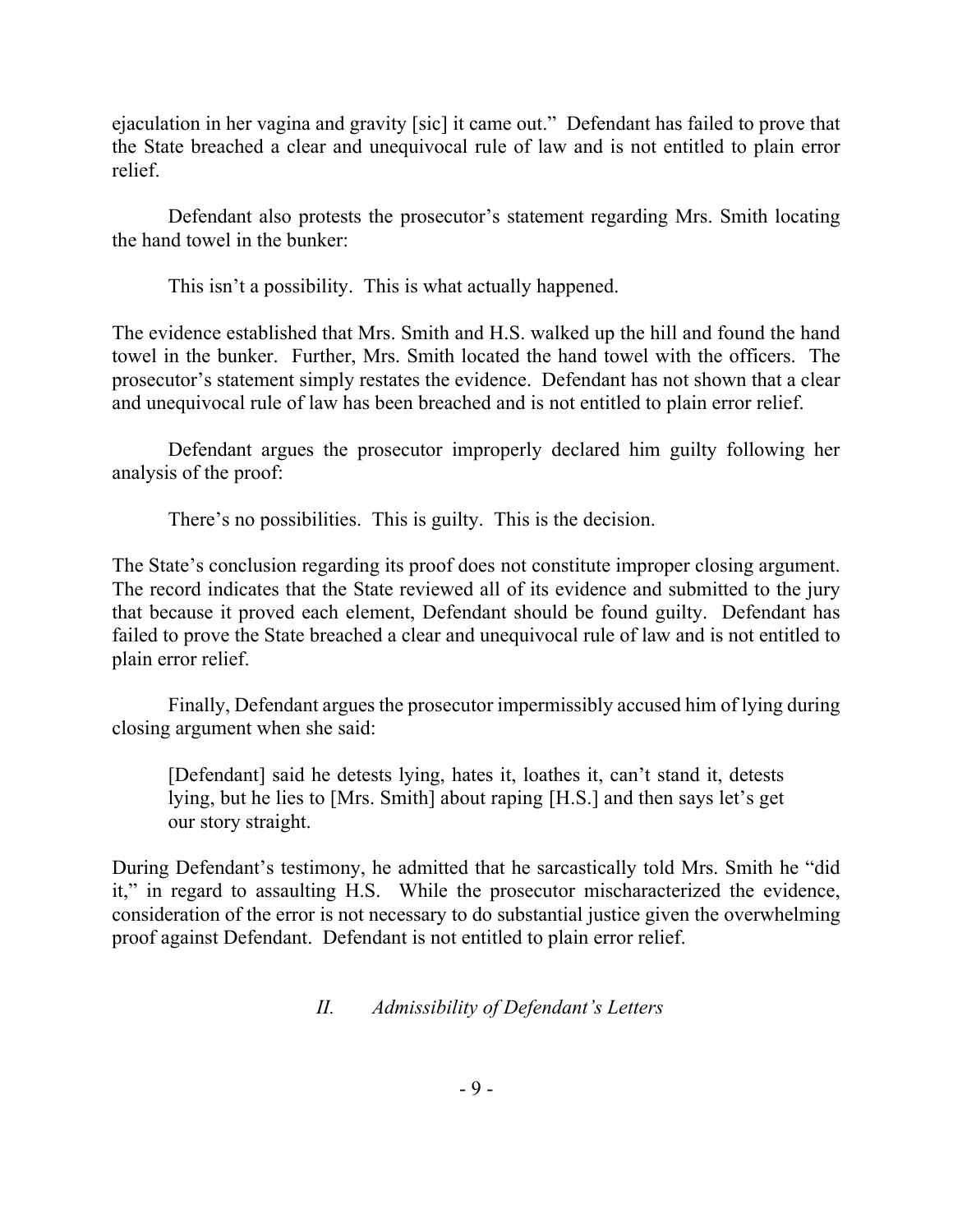Defendant next alleges that the trial court committed plain error when it permitted the State to cross-examine Defendant with "irrelevant material of a prejudicial nature meant to stigmatize [D]efendant." The State responds that Defendant cannot establish plain error because Defendant's letter to his wife was relevant and aided the jury in assessing Defendant's credibility.

At the outset, we note that "rarely will plain error review extend to an evidentiary issue." *State v. Jonathan Mitchell Grimes*, No. W2014-00786-CCA-R3-CD, 2015 WL 3929694, at \*10 (Tenn. Crim. App. June 26, 2015) (quoting *State v. Ricky E. Scoville*, No. M2006-01684-CCA-R3-CD, 2007 WL 2600540, at \*2 (Tenn. Crim. App. Sept. 11, 2007), *no perm. app. filed*), *no perm. app. filed*.

Tennessee Rule of Evidence 401 provides that "'[r]elevant evidence' means evidence having any tendency to make the existence of any fact that is of consequence to the determination of the action more probable or less probable than it would be without the evidence." Generally, relevant evidence is admissible. Tenn. R. Evid. 402. However, it may be excluded if its probative value is "substantially outweighed by the danger of unfair prejudice[.]" Tenn. R. Evid. 403. The term "unfair prejudice" has been defined as "[a]n undue tendency to suggest decision on an improper basis, commonly, though not necessarily, an emotional one." *State v. Banks*, 564 S.W.2d 947, 951 (Tenn. 1978). "The admissibility of evidence under Rule 403 of the Tennessee Rules of Evidence is a matter within the trial court's discretion and will not be reversed on appeal absent an abuse of that discretion." *State v. Biggs*, 218 S.W.3d 643, 667 (Tenn. Crim. App. 2006) (citing *State v. DuBose*, 953 S.W.2d 649, 652 (Tenn. 1997)).

"Cross-examination is the principal means by which the believability of a witness and the truth of his testimony are tested." *Davis v. Alaska*, 415 U.S. 308, 316 (1974). A trial "court shall exercise appropriate control over the presentation of evidence and conduct of the trial when necessary to avoid abuse by counsel." Tenn. R. Evid. 611(a). "The scope of cross-examination is largely within the discretion of the trial court; that discretion will not be disturbed absent abuse." *State v. Lewis*, 803 S.W.2d 260, 262 (Tenn. Crim. App. 1990). "A witness may be cross-examined on any matter relevant to any issue in the case, including credibility[.]" Tenn. R. Evid. 611(b). The right to effective cross-examination is subject to harmless error review. *Delaware v. Van Arsdall*, 475 U.S. 673, 680-81 (1986); *State v. Howell*, 868 S.W.2d 238, 252-53 (Tenn. 1993); *Momon v. State*, 18 S.W.3d 152, 167 (Tenn. 1999).

The State cross-examined Defendant with letters he wrote to his father-in-law and wife. In the letters, Defendant provided possible explanations for how his sperm got on H.S.'s underwear. The State asked Defendant to read a portion of the letter to his wife which stated, "If anything, the evidence could have gotten there unintentionally if it was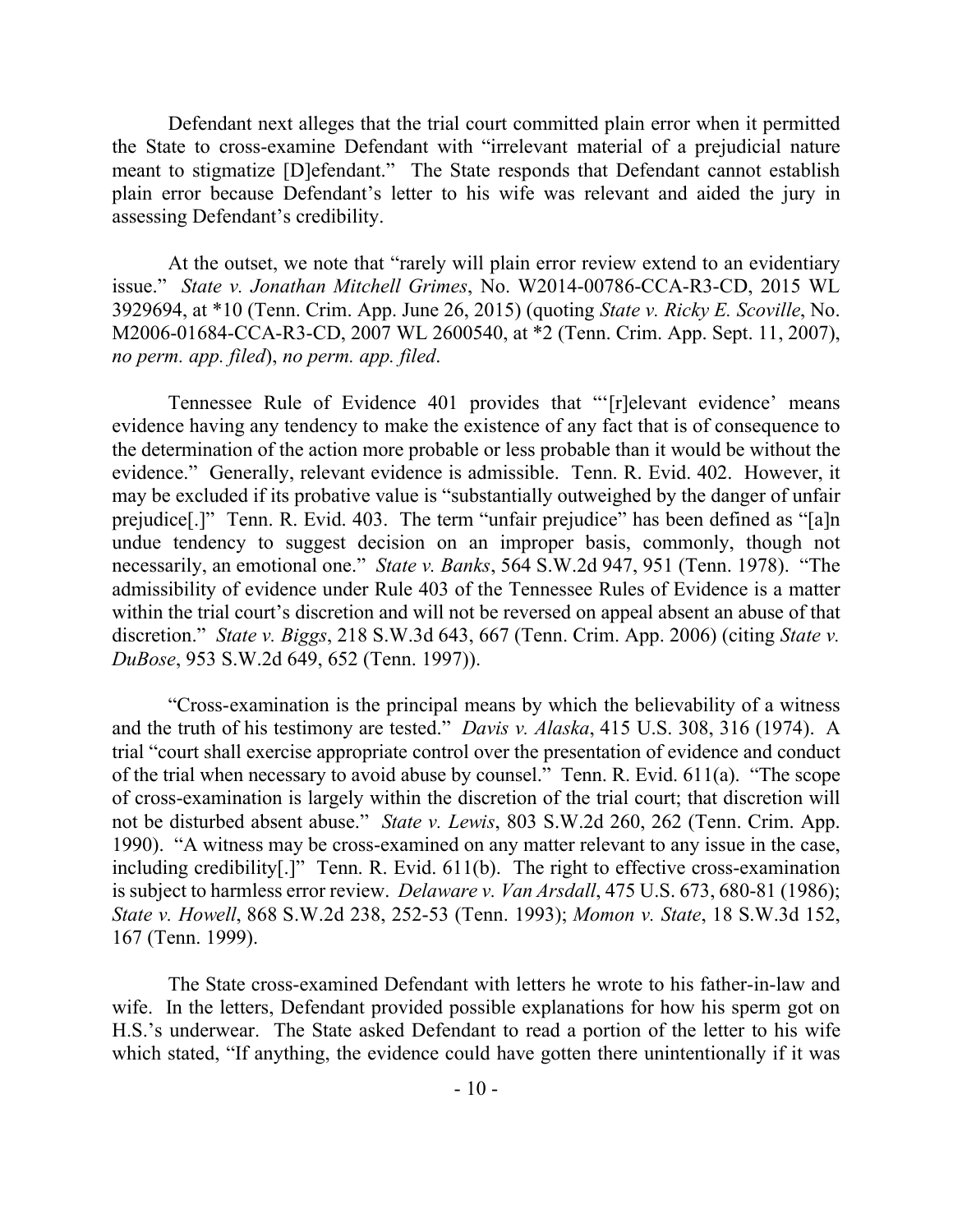on your hands. I supposed it's also possible as corrupt as Cocke County is that it was planted or falsified." Defendant chose to testify on his behalf and "a witness may be crossexamined on any matter relevant to any issue in the case, including credibility[.]" Tenn. R. Evid. 611(b). Defendant's explanations provided the jury with valuable information to determine his credibility. The State has not breached a clear and unequivocal rule of law and Defendant is not entitled to plain error relief.

#### *III. Withholding Evidence*

Defendant alleges that the State withheld body/dash camera footage in violation of *Brady v. Maryland* and requests relief under a plain error review. Because we have no evidence in the appellate record that body/dash camera footage was ever requested or even existed, we conclude that the record does not clearly establish what occurred in the trial court.<sup>5</sup> *See Martin*, 505 S.W.3d at 504 (to establish plain error, a defendant has the burden of showing that "(a) the record clearly establishes what occurred in the trial court[.]"). Defendant is not entitled to plain error relief.

### *IV. Admissibility of Forensic Interview*

Defendant alleges that the trial court committed plain error when it allowed the State to introduce a video recording of H.S.'s forensic interview. Specifically, Defendant complains of the approximate seven-second delay between the audio and video. The State responds that the trial court properly admitted the video recording because it contained highly relevant information and the delay between the audio and video was not so great as to alter the video's meaning and unfairly prejudice Defendant.

In the video recording, the audio is roughly seven seconds ahead of the video. However, it is not difficult to understand H.S.'s words and accompanying body movements. During the interview, H.S. stated that Defendant took of his pants and her pants and underwear. When the interviewer asked H.S. what Defendant did, she imitated a thrusting motion. The audio and video are clearly transmitted in the recording. The evidence is highly probative and the delay did not unfairly prejudice Defendant. *See* Tenn. R. Evid. 403. Because Defendant has failed to show that the State breached a clear and unequivocal rule of law, Defendant is not entitled to plain error relief. *See Martin*, 505 S.W.3d at 504 (to establish plain error, a defendant has the burden of demonstrating that "(b) a clear and unequivocal rule of law has been breached[.]").

 $\overline{a}$ 

 $5$  Defendant included multiple documents as attachments to his brief in this Court on appeal. Attachments to appellate briefs that are not included in the technical record will not be considered by this Court on appeal. *See State v. Matthews*, 805 S.W.2d 776, 783-84 (Tenn. Crim. App. 1990).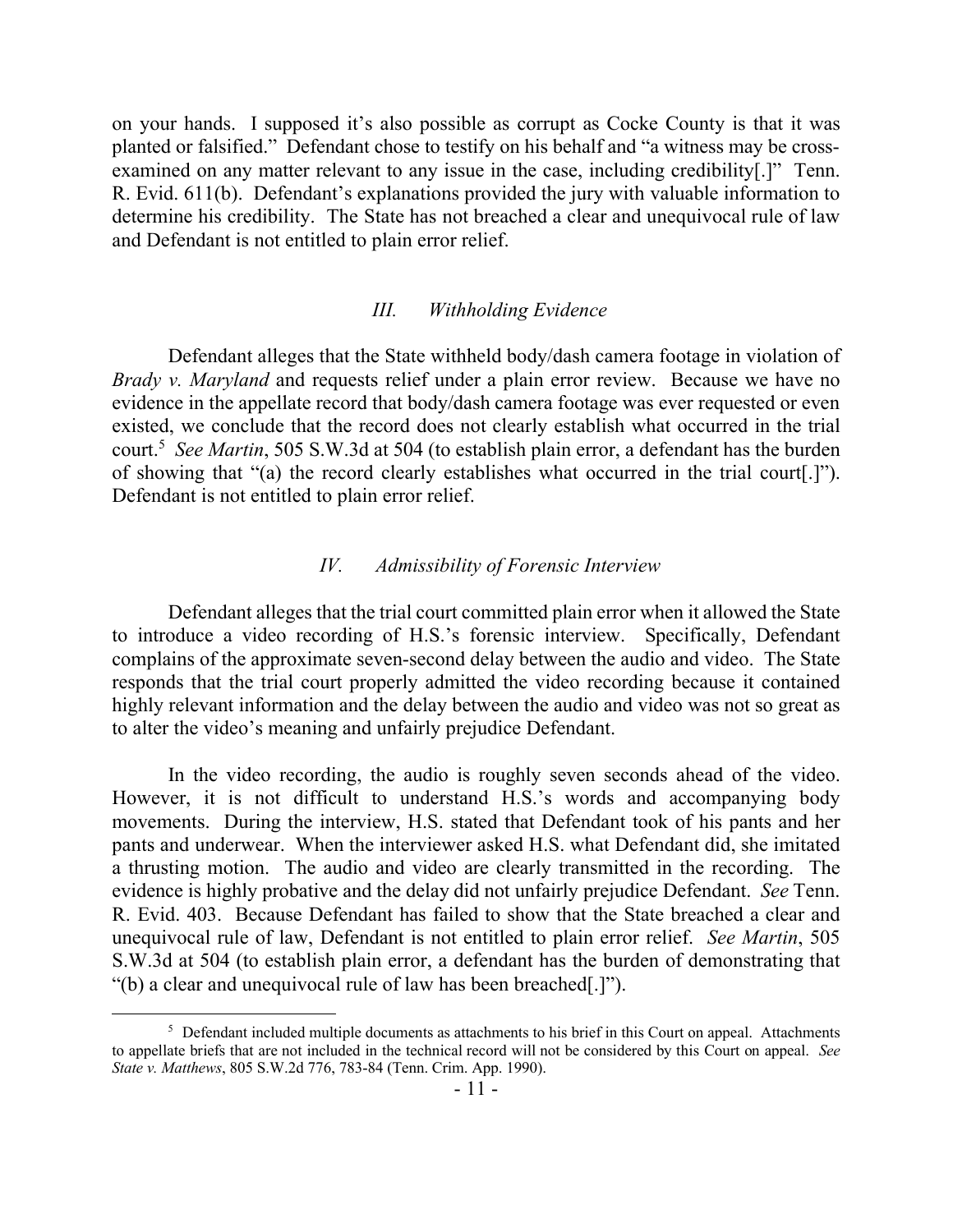#### *V. Double Jeopardy*

Defendant argues that his convictions for aggravated rape of a child and aggravated sexual battery violate the protections of double jeopardy. The State responds that the offenses did not arise from the same act or transaction and therefore the convictions do not violate double jeopardy.

The Double Jeopardy Clause of both the United States and the Tennessee Constitutions guarantee that no person shall be twice put in jeopardy of life or limb for the same offense. U.S. Const. amend. V; Tenn. Const. art. I, § 10. The Double Jeopardy Clause provides three separate protections: (1) protection against a second prosecution for the same offense after acquittal; (2) protection against a second prosecution for the same offense after conviction; and (3) protection against multiple punishments for the same offense. *State v. Watkins*, 362 S.W.3d 530, 541 (Tenn. 2012) (citing *North Carolina v. Pearce*, 395 U.S. 711, 717 (1969), *abrogated on other grounds by Alabama v. Smith*, 490 U.S. 794 (1989)). Whether multiple convictions violate the protection against double jeopardy is a mixed question of law and fact, which this Court will review de novo without any presumption of correctness. *State v. Smith*, 436 S.W.3d 751, 766 (Tenn. 2014) (citing *State v. Thompson*, 285 S.W.3d 840, 846 (Tenn. 2009)).

Defendant essentially argues that his convictions implicate the third type of double jeopardy protection: protection against multiple punishments for the same offense. The Tennessee Supreme Court has divided such claims into two categories: (1) unit-ofprosecution claims, "when a defendant who has been convicted of multiple violations of the same statute asserts that the multiple convictions are for the same offense"; and (2) multiple description claims, "when a defendant who has been convicted of multiple criminal offenses under different statutes alleges that the statutes punish the same offense." *Id.* (citing *Watkins*, 362 S.W.3d at 543-44). Defendant's claim is one concerning multiple description. To address a multiple description claim, we must apply the two-pronged test laid out in *Blockburger v. United States*, 284 U.S. 299, 304 (1932). *See Smith*, 436 S.W.3d at 767; *Watkins*, 362 S.W.3d at 556.

In a *Blockburger* analysis, our primary focus is whether the General Assembly expressed an intent to permit or preclude multiple punishments. If either intent has been expressed, no further analysis is required. When the legislative intent is unclear, however, we must apply the "same elements test" from *Blockburger*. Under this test, the first step is to determine whether the convictions arise from the same act or transaction. The second step is to determine whether the elements of the offenses are the same. If each offense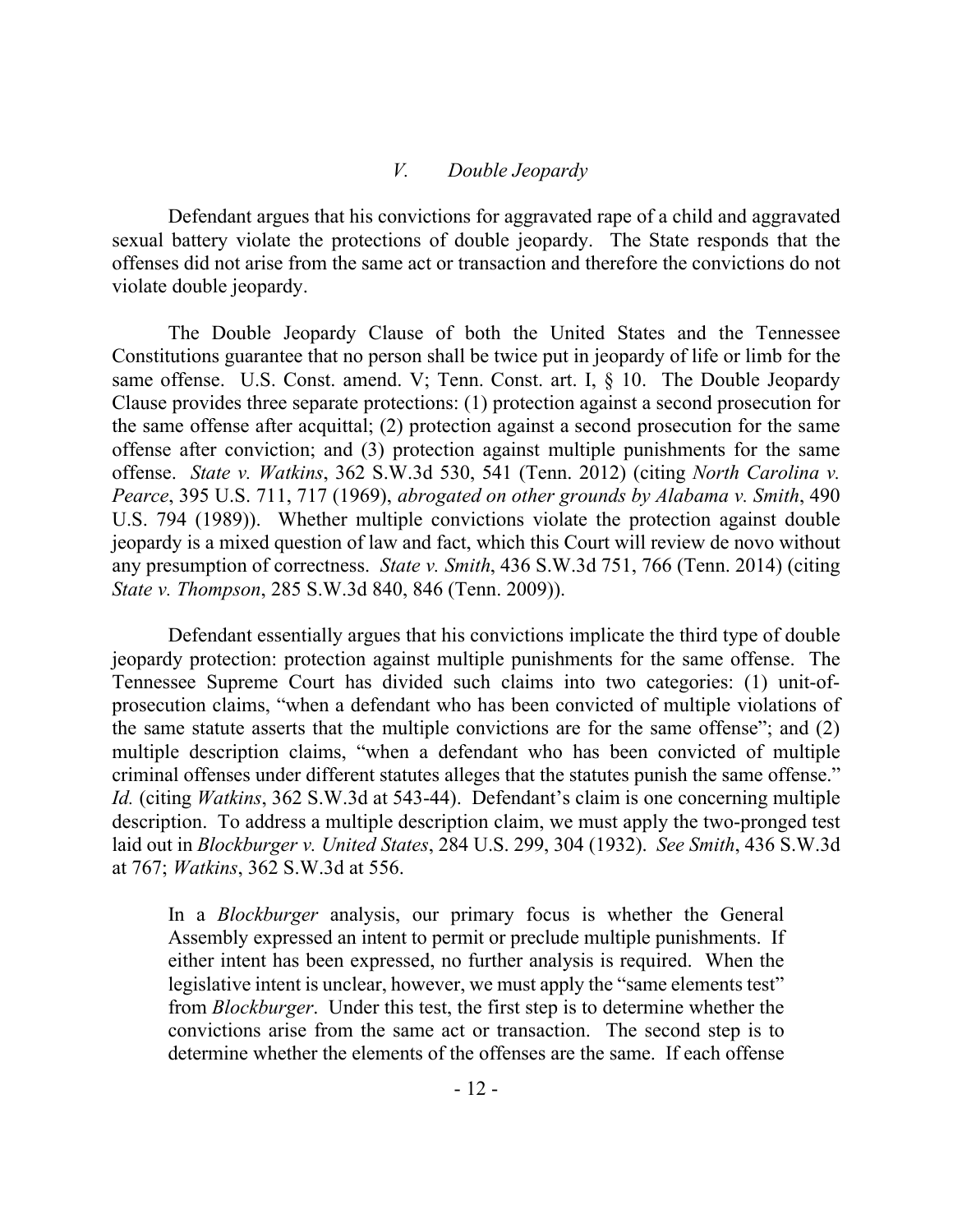contains an element that the other offense does not, the statutes do not violate double jeopardy.

*Smith*, 436 S.W.3d at 767 (internal citations omitted).

In the first step of the *Blockburger* analysis, we must determine whether the convictions arise from the same act or transaction. To determine whether the offenses resulted from the same transaction or occurrence in sex offense cases, we consider the following *Itzol-Deleon* factors:

1. The nature of the defendant's actions that are alleged to be in violation of the various statutes ("the defendant's actions");

2. The temporal proximity between the defendant's actions;

3. The spatial proximity of the physical locations in which the defendant's actions took place;

4. Whether the defendant's actions contacted different intimate areas of the victim's body and the degree of proximity of those areas to each other;

5. Whether the defendant's contact with different intimate areas of the victim's body was deliberate or merely incidental to facilitating contact with another intimate area;

6. Whether the defendant deliberately used different parts of his body (or objects) to assault the victim sexually;

7. Whether the defendant's assault was interrupted by some event, giving him an opportunity to either cease his assault or re-form a subsequent intent to commit a subsequent assault;

8. Indications of the defendant's intent to commit one or more than one sexual assault on the victim; and

9. The extent to which any of the defendant's actions were merely ancillary to, prefatory to, or congruent with, any of his other actions, thereby indicating unitary conduct.

*State v. Itzol-Deleon*, 537 S.W.3d 434, 450-51 (Tenn. 2017).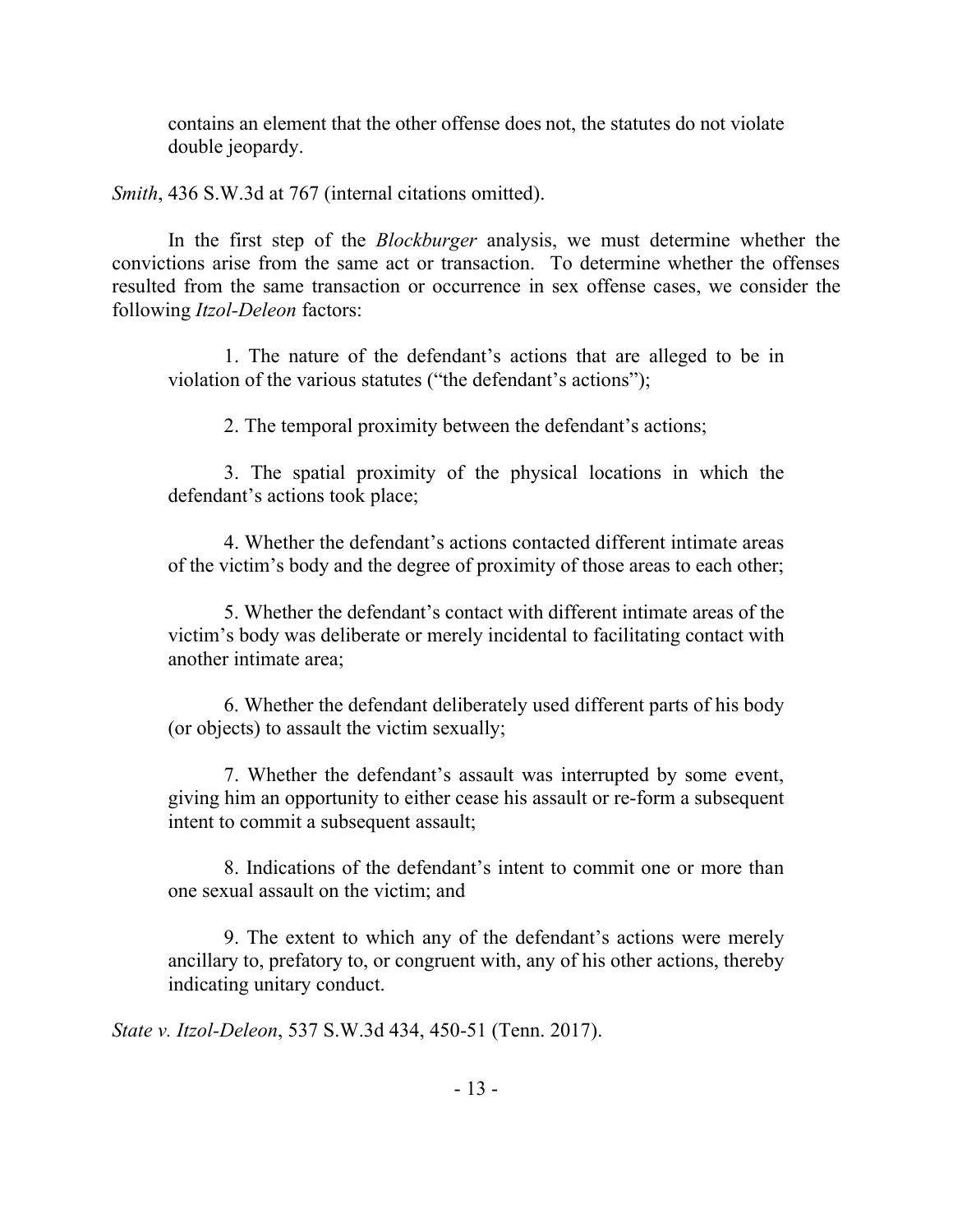The proof established that Defendant removed his pants and the victim's pants and underwear. H.S. imitated a thrusting motion to Mrs. Smith and the forensic interviewer. H.S. told the forensic interviewer that what Defendant did felt "not good." Afterwards, Defendant wiped H.S.'s vagina. In consideration of the non-exclusive list of factors set forth in *Itzol-Deleon*, we note that Defendant's penetration and wiping of H.S. did not occur at the same time. Defendant ejaculated at least partially inside H.S., collected a wipe, and attempted to cover up his act. Defendant touched H.S.'s vagina with his penis and hand. While Defendant did not touch different intimate areas of H.S., after he completed the initial act, he deliberately touched her vagina again to conceal his assault. Thus, we conclude the convictions did not arise from the same act or transaction and there was no violation of the protection against double jeopardy.

### *VI. Ineffective Assistance of Counsel*

Defendant contends that his counsel provided ineffective assistance by failing to properly investigate the case, failing to call certain witnesses, failing to adequately crossexamine the State's witnesses, along with "other deficient conduct." The State responds that because Defendant failed to raise ineffective assistance of counsel in his motion for new trial and failed to call counsel as a witness during the hearing on the motion for new trial, Defendant cannot establish that his counsel's performance was deficient or that he was prejudiced by any alleged deficiency and is therefore not entitled to plain error relief. We agree with the State. There is simply nothing in the record for this Court to review for such a determination. Defendant is not entitled to relief.

#### *VII. Cumulative Error*

Defendant argues that the cumulative effect of errors committed by the trial court entitles him to relief. The cumulative error doctrine applies to circumstances in which there have been "multiple errors committed in trial proceedings, each of which in isolation constitutes mere harmless error, but when aggregated, have a cumulative effect on the proceedings so great as to require reversal in order to preserve a defendant's right to a fair trial." *State v. Hester*, 324 S.W.3d 1, 76 (Tenn. 2010). No error at all renders a cumulative error claim barren. Defendant is not entitled to relief.

### *VIII. Sufficiency of the Evidence*

Defendant alleges the evidence was insufficient to support his conviction for aggravated rape of a child. Specifically, Defendant contends that the State failed to prove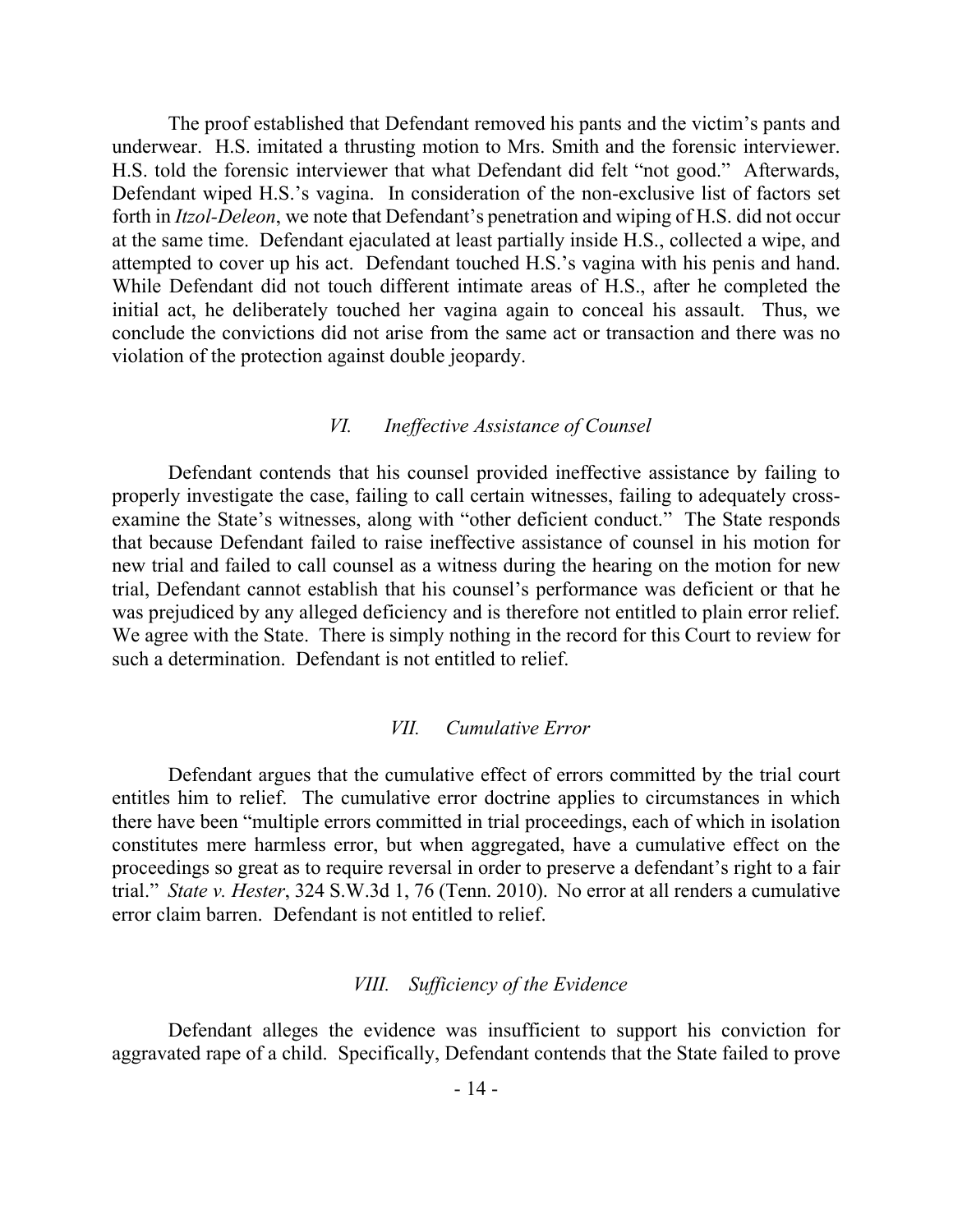the element of unlawful sexual penetration. The State responds that the evidence was sufficient.

Our standard for reviewing the sufficiency of the evidence, both direct and circumstantial, is limited. *State v. Dorantes*, 331 S.W.3d 370, 379 (Tenn. 2011). We must afford the State "the strongest legitimate view of the evidence and all reasonable inferences that may be drawn therefrom." *State v. Vasques*, 221 S.W.3d 514, 521 (Tenn. 2007) (citing *State v. Cabbage*, 571 S.W.2d 832, 835 (Tenn. 1978)). The determinative question is whether, after reviewing the evidence in the light most favorable to the State, any rational trier of fact could have found the essential elements of the crime beyond a reasonable doubt. *Jackson v. Virginia*, 443 U.S. 307, 319 (1979); *see also* Tenn. R. App. P. 13(e). "Because a verdict of guilt removes the presumption of innocence and raises a presumption of guilt, the criminal defendant bears the burden on appeal of showing that the evidence was legally insufficient to sustain a guilty verdict." *State v. Hanson*, 279 S.W.3d 265, 275 (Tenn. 2009) (citing *State v. Evans*, 838 S.W.2d 185, 191 (Tenn. 1992)). Although we review de novo the application of the law to the facts, *Jordan v. Knox County*, 213 S.W.3d 751, 763 (Tenn. 2007) (citing *State v. Thacker*, 164 S.W.3d 208, 247-48 (Tenn. 2005)), we cannot substitute our own inferences for those drawn by the factfinders at trial, *State v. Lewter*, 313 S.W.3d 745, 747-48 (Tenn. 2010).

As charged in this case, Tennessee Code Annotated section 39-13-531(a) defines aggravated rape of a child as "the unlawful sexual penetration of a victim by the defendant or the defendant by a victim, if the victim is three (3) years of age or less." T.C.A. § 39- 13-531(a). "Sexual penetration" is defined as "sexual intercourse, cunnilingus, fellatio, anal intercourse, or any other intrusion, however slight, of any part of a person's body or of any object into the genital or anal openings of the victim's, the defendant's, or any other person's body, but emission of semen is not required." *Id.* § 39-13-501(7).

The proof established that Defendant and H.S., who was three years old at the time of the incident, were alone in the bunker while Mrs. Smith and the other children were in the camper. Mrs. Smith testified that when Defendant and H.S. returned to the camper, H.S. immediately said her "pee-pee hurt." Mrs. Smith recalled H.S. saying "daddy do this . . . and daddy wipe[d] me" and H.S. demonstrating a "dry humping motion." When asked during the forensic interview what Defendant did, H.S. again imitated a thrusting motion, said it felt "not good," and said that Defendant wiped her. Dr. Christensen testified that H.S.'s vaginal injuries were consistent with sexual assault. Agent Lowe tested H.S.'s underwear and external genitalia swabs and identified Defendant's sperm on the underwear. Because there was only a limited profile for the external genital swabs, the results were inconclusive, but at least one of the two contributors was a male from Defendant's paternal bloodline. Defendant admitted, albeit sarcastically, that he told Mrs. Smith he assaulted the victim. In a light most favorable to the State, the evidence